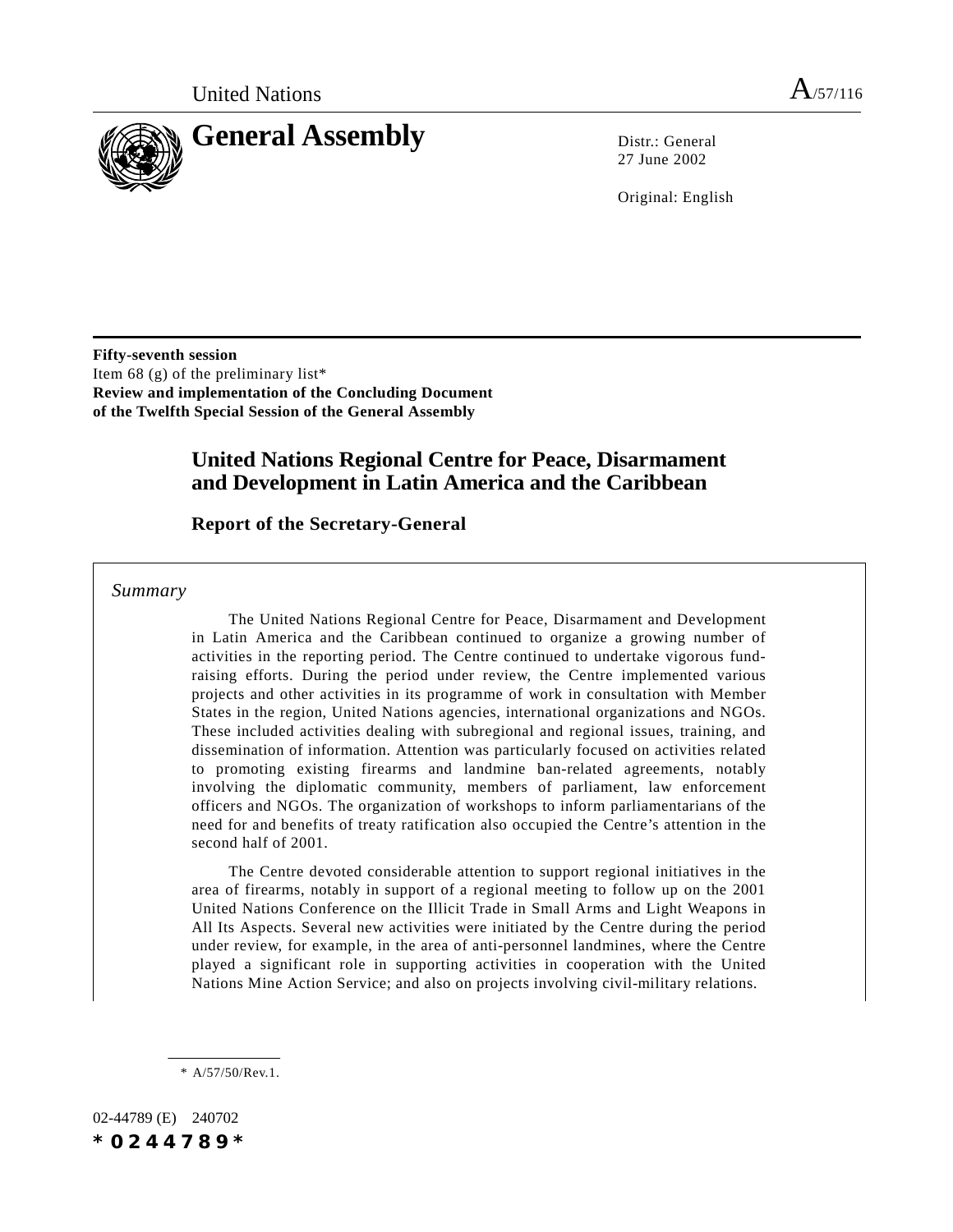Pursuant to General Assembly resolution 52/220 of 22 December 1997, the Centre sought to establish contacts with the United Nations Development Programme and regional organizations, as well as with Member States within and outside the region, with a view to laying the groundwork for cooperation between the Centre and Governments, regional entities, research institutes and non-governmental organizations, as well as to secure funding. Despite the relative success achieved in this regard, the full functioning of the Centre is still hampered by the lack of sufficient core resources to cover operational and administrative costs. It is hoped that, with the strong support of Member States, foundations and other donors, the viability of the Centre will be ensured in the forthcoming years.

# **Contents**

|                |                                                                                                                                                                                          |    | <i>i urugrupns</i> | 1 и хе |  |
|----------------|------------------------------------------------------------------------------------------------------------------------------------------------------------------------------------------|----|--------------------|--------|--|
| I.             |                                                                                                                                                                                          |    | $1 - 2$            | 3      |  |
| H.             |                                                                                                                                                                                          |    | $3 - 4$            | 3      |  |
| III.           |                                                                                                                                                                                          |    |                    | 3      |  |
|                | А.                                                                                                                                                                                       |    | $7 - 22$           | 3      |  |
|                |                                                                                                                                                                                          | 1. | $8 - 14$           | 4      |  |
|                |                                                                                                                                                                                          | 2. | $15 - 18$          | 5      |  |
|                |                                                                                                                                                                                          | 3. | $19 - 20$          | 5      |  |
|                |                                                                                                                                                                                          | 4. | $21 - 22$          | 5      |  |
|                | <b>B.</b>                                                                                                                                                                                |    | $23 - 24$          | 6      |  |
|                | $\mathbf{C}$ .                                                                                                                                                                           |    | $25 - 27$          | 6      |  |
|                | D.                                                                                                                                                                                       |    | $28 - 30$          | 6      |  |
|                | Ε.                                                                                                                                                                                       |    | 31                 | 7      |  |
|                | F.                                                                                                                                                                                       |    | $32 - 34$          | 7      |  |
| IV.            |                                                                                                                                                                                          |    |                    | 7      |  |
| V.             |                                                                                                                                                                                          |    | $40 - 42$          | 8      |  |
| Annexes        |                                                                                                                                                                                          |    |                    |        |  |
| $\mathbf{I}$ . | Status of the Trust Fund for the United Nations Regional Centre for Peace, Disarmament and<br>Development in Latin America and the Caribbean covering the biennium 2000-2001<br>10<br>Н. |    |                    |        |  |
|                |                                                                                                                                                                                          |    |                    |        |  |

*Paragraphs Page*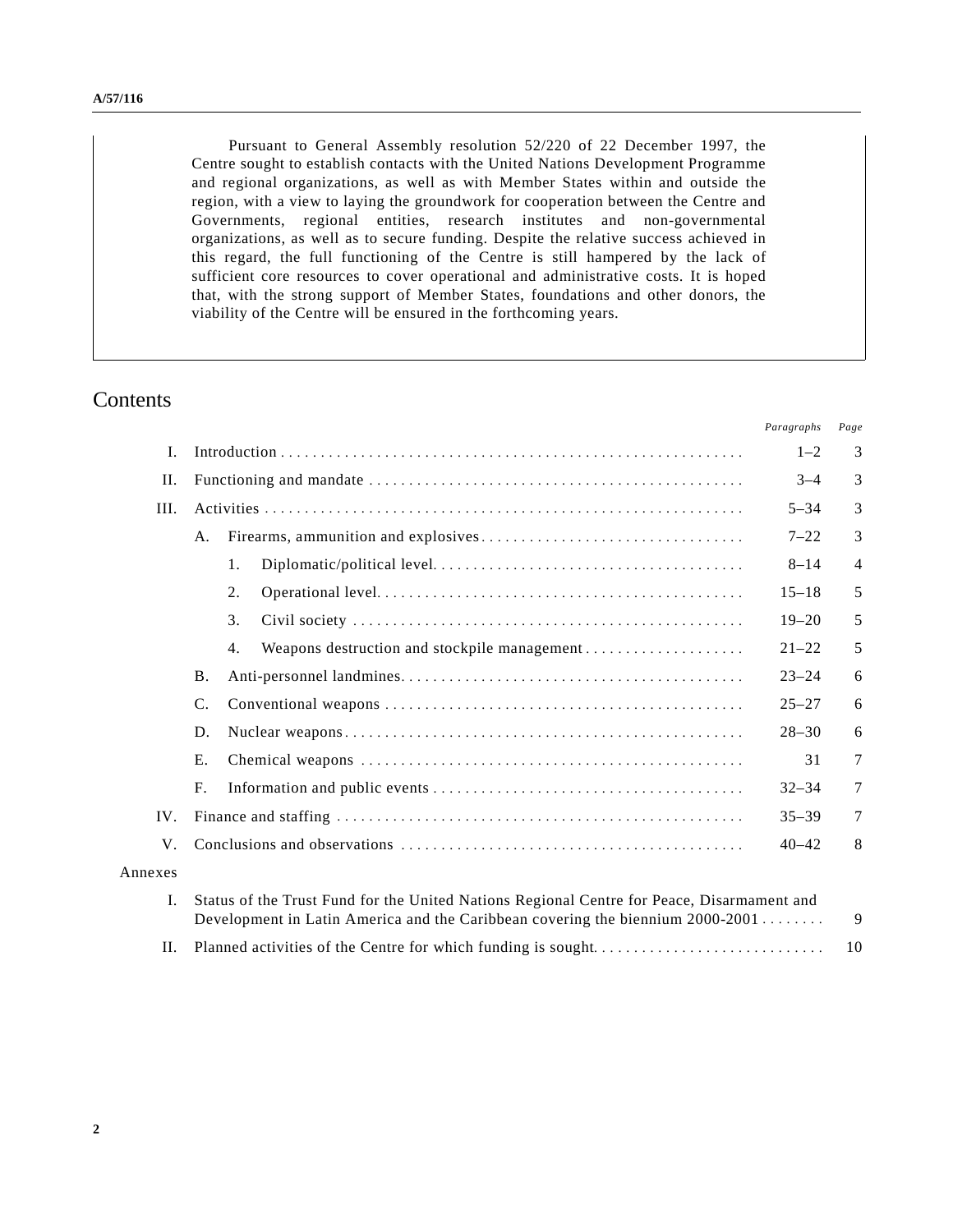# **I. Introduction**

1. On 29 November 2001, the General Assembly adopted, without a vote, resolution 56/25 E, entitled "United Nations Regional Centre for Peace, Disarmament and Development in Latin America and the Caribbean". By paragraphs 8 and 9 of the resolution, the Assembly requested the Secretary-General to provide the Centre with all necessary support, within existing resources, to enable it to carry out its programme of activities, and to report to the Assembly at its fifty-seventh session on the implementation of the resolution.

2. The present report is submitted pursuant to the above request. The report covers the activities of the Centre for the period from July 2001 to June 2002. A financial statement on the status of the Trust Fund for the Centre covering the biennium 2000-2001 appears in annex I to the report.

# **II. Functioning and mandate**

3. The United Nations Regional Centre for Peace, Disarmament and Development in Latin America and the Caribbean, located in Lima, was established in 1987, pursuant to General Assembly resolution 41/60 J of 3 December 1986. The Centre functions under the auspices of the Department for Disarmament Affairs of the United Nations Secretariat and is mandated to provide, upon request, substantive support for the initiatives and other activities of the Member States of the region for the implementation of measures for peace and disarmament and for the promotion of economic and social development. The Centre functioned until the end of June 1996, when its operations were suspended due to insufficient voluntary contributions to finance its activities and administrative costs. Following the appointment of the Director of the Centre by the Secretary-General, in pursuance of General Assembly resolution 52/220 of 22 December 1997, and his assumption of office on 1 December 1998, vigorous efforts have been launched to raise funds with a view to revitalizing the activities of the Centre.

4. In pursuit of its mandate, the Centre continued to serve the countries in the region as: (a) a means of promoting subregional, regional and cross-regional activities; (b) a tool to identify synergies between security and development issues; and (c) an instrument for the United Nations in playing a proactive role in the establishment of a more secure environment for social and economic development in the region.

# **III. Activities**

5. The Centre continued to maintain cooperation and coordination with other United Nations agencies and entities during the period under review. To facilitate cooperation and coordination in Latin America and the Caribbean on matters related to peace, disarmament and development, the Centre continued to explore the possibility of signing memoranda of understanding with regional and subregional organizations. During the reporting period, two memoranda of understanding were signed, both in May 2002: one with the Swedish Fellowship of Reconciliation (SWEFOR) for cooperation on measures to reduce illegal trafficking in firearms, their parts and components and ammunition and other related matters; and another with the United Nations-affiliated University for Peace on joint measures to facilitate cooperation and coordination in Latin America and the Caribbean through research and training activities on matters related to peace, disarmament and development.

6. The activities carried out during the period under review broadly pertained to seven areas: firearms, ammunition and explosives; anti-personnel landmines; conventional weapons; nuclear weapons; chemical weapons; and information and public events.

## **A. Firearms, ammunition and explosives**

7. The Centre consolidated its Regional Clearinghouse Programme on Firearms, Ammunition and Explosives, which serves as a tool to nurture national and regional expertise in the field of practical disarmament through the organization of workshops, training courses and preventive measures at four levels of activity: diplomatic/political, operational, civil society, and weapons destruction and stockpile management. The programme promotes such initiatives as collective and national efforts to control the legal trade and to curb the increasing illicit flow of firearms, ammunition and explosives in the region. Another important aspect of the programme is fostering the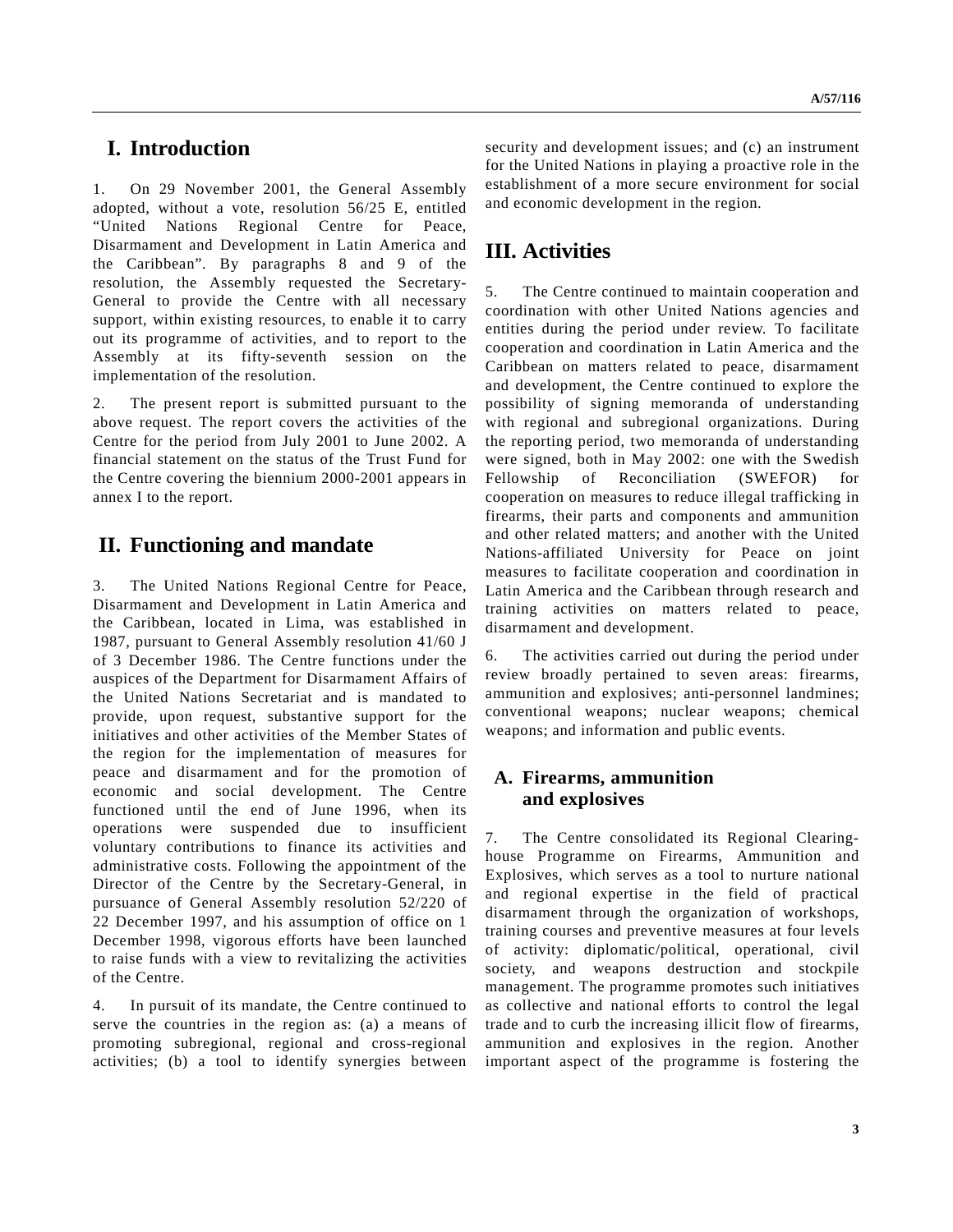sharing of experience and lessons learned within the region and elsewhere.

### **1. Diplomatic/political level**

8. Several events have been organized in cooperation with the Inter-American Drug Abuse Control Commission (CICAD) of the Organization of American States (OAS), which has signed Memorandum of Understanding with the United Nations Department for Disarmament Affairs, setting the legal framework for cooperation between the Centre and CICAD.

9. The Centre has also established contact with the Consultative Committee of the Inter-American Convention Against the Illicit Manufacturing of and Trafficking in Firearms, Ammunition, Explosives and Other Related Materials (CIFTA). On 13 December 2001, a representative of the Centre met with CIFTA and CICAD representatives to discuss areas of cooperation and coordination in the work of OAS and the United Nations against illicit trafficking in firearms. In view of the common interests of the two organizations and the similar mandates of their activities, the Consultative Committee proposed that the Consultative Committee and the Centre should sign a memorandum of understanding to identify synergies and avoid duplication of efforts. The proposal is currently under consideration.

10. In cooperation with the Government of Chile, the Centre organized a regional seminar entitled "Latin America and the Caribbean: Evaluation and Follow-up of the United Nations Conference on the Illicit Trade in Small Arms and Light Weapons in All Its Aspects" at Santiago, from 19 to 21 November 2001. This seminar, organized with the financial support of the Governments of Chile and the United Kingdom of Great Britain and Northern Ireland, represented the beginning of joint efforts of the countries of the region to implement the Programme of Action to Prevent, Combat and Eradicate the Illicit Trade in Small Arms and Light Weapons in All Its Aspects adopted at the 2001 United Nations Conference. The meeting suggested concrete action to: (a) strengthen legal norms and revitalize the role of the States; (b) prevent firearms-related violence; (c) forge subregional and regional cooperation and coordination; and (d) encourage the role of OAS, the United Nations and civil society in the firearms area.

11. At the invitation of the Government of Japan, the Centre participated in an international symposium held at Tokyo from 22 to 26 January 2002 as part of the follow-up of the United Nations Conference on the Illicit Trade of Small Arms and Light Weapons in All Its Aspects. The symposium highlighted the need for collaboration between the different actors working on the issue of small arms and light weapons.

12. The Centre also participated in the G8 Lyons/Rome Law Enforcement Working Group meeting held at Vancouver, Canada, from 21 to 25 April 2002 attended by representatives of the G8 member States, CICAD and other representatives of the firearms industry. The Working Group recommended, among other things, that standards and procedures for the stockpile management and appropriate disposal of firearms and explosives should be developed, to include standards for the collection and preservation of evidentiary information, and that those model standards should be reflected in the United Nations firearms destruction handbook developed by the Department for Disarmament Affairs and elsewhere where it might be accessed by law-enforcement and other agencies. The Working Group also noted that the Centre and CICAD had agreed to share best practices in the development of their Small Arms and Light Weapons Administration (SALSA) System with member States of the International Police Organization — Interpol.

13. The Centre and the Swedish Fellowship of Reconciliation (SWEFOR) organized a seminar from 3 and 5 May 2002 for Central American parliaments as part of their joint project entitled "Parliamentary Information Exchange Initiative in Latin America and the Caribbean". The seminar was held at the University for Peace and was also attended by representatives from the Ministries of Foreign Affairs of the countries of the Central American region. In addition, parliamentarians, representatives from the Ministries of Foreign Affairs and development agencies from Germany, Spain and Sweden also participated.

14. One of the outcomes of the seminar was the formulation of Central American priorities to be considered during the Third Parliamentary Exchange on Firearm Issues Meeting to be held at Madrid in the second half of 2002. Notably, representatives at the seminar recommended the creation of a White Book on national firearms legislation, in which the Centre is expected to play a role.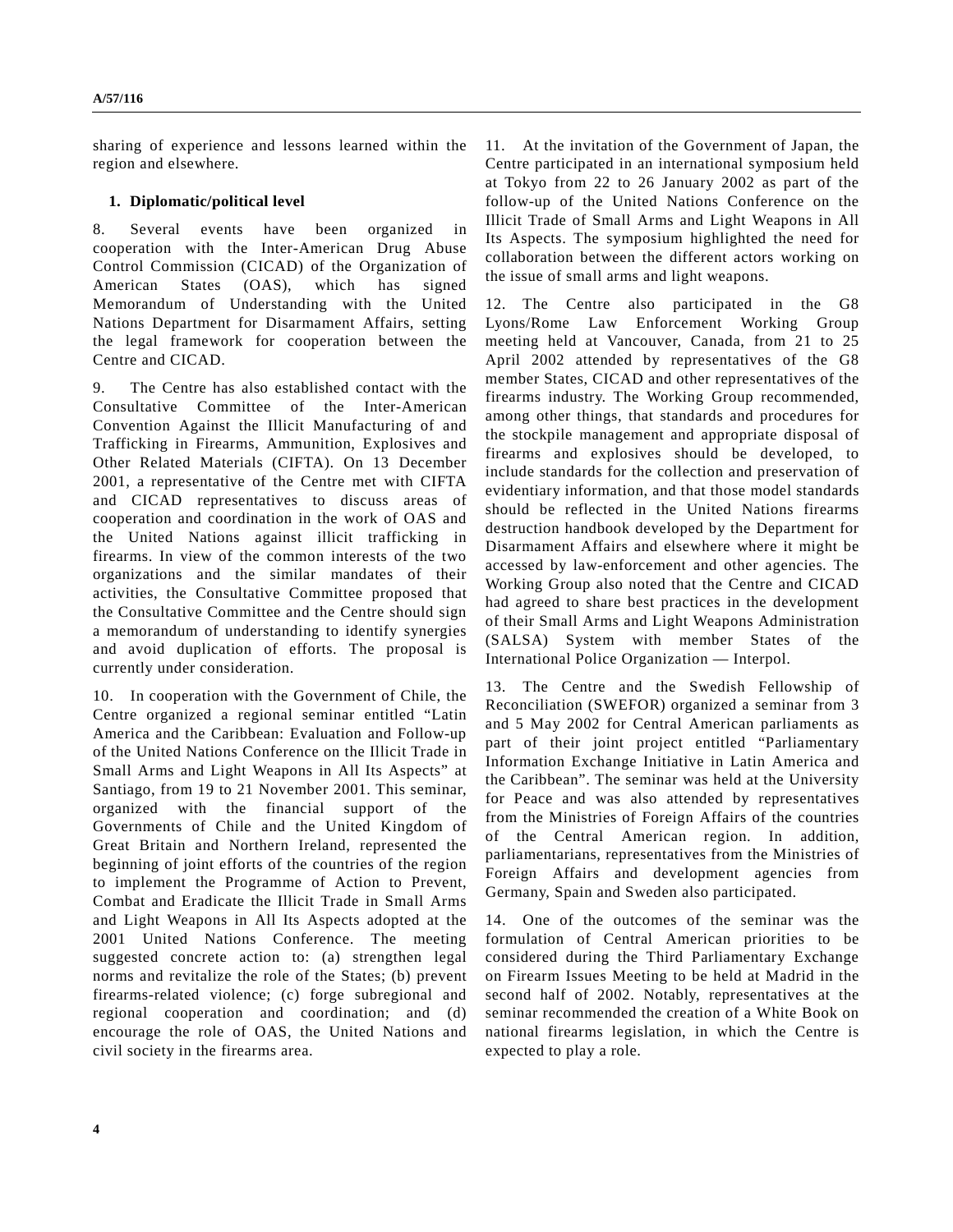### **2. Operational level**

15. In continuing to implement the United Nations-OAS Memorandum of Understanding on firearms issues, the Centre organized jointly with CICAD three subregional events during the period under review to build awareness among police officers and customs officials on the 1997 CICAD Model Regulations for the Control of the International Movement of Firearms, their Parts and Components and Ammunition. The first was held on 8 and 9 August 2001 in Port of Spain for Member States of the Caribbean; the second, on 31 October and 1 November 2001 in San José for the countries of Central America and Mexico; and the third from 26 to 28 February 2002 in Brasilia for South American countries. Close to 70 representatives of law enforcement participated in the meetings and familiarized themselves with the different aspects of Model Regulations implementation, as well as sharing views and experiences on practices in their countries for the control of firearms and ammunition.

16. On 16 and 17 May 2002, the Centre and CICAD organized a workshop entitled "Commercial Trade of and Illicit Trafficking in Firearms, their Parts and Ammunition: Training the Trainers in Investigative Techniques". The workshop was also attended by the University for Peace and Interpol, which joined the United Nations/OAS Coordinating Committee in preparing training courses for the law enforcement community in the region. The Coordinating Committee decided to conduct a trial course in February 2003, in which the United Nations and other agencies will be invited to participate.

17. On 25 September 2001, a representative of the Centre visited the United Nations Development Programme (UNDP) El Salvador office to assist it in the UNDP project entitled "Strengthening Mechanisms for Small Arms Control". The UNDP project is still in its preparatory phase, involving research, planning and strategy formation.

18. The Centre also held several meetings with the United Nations International Drug Control Programme (UNDCP) and the Government of Peru on the organization and implementation of a project proposal entitled "Strengthening Peruvian control over its sea, air and land borders to prevent and combat illicit trafficking in drugs, firearms and ammunition". The proposal has been finalized and fund-raising for the project is expected to start in the second half of 2002.

### **3. Civil society**

19. The Centre provided substantive and logistic support to a planning mission to Lima from 28 February to 8 March 2002 with a view to gathering information for the drafting of a project proposal on "Peace and Disarmament Education in Metropolitan Lima", as part of a joint initiative of the Department for Disarmament Affairs and the Hague Appeal for Peace in the area of disarmament education.

20. On 14-15 May 2002, the first coordination meeting of the project "Latin America and Caribbean NGOs Capacity-building, Networking and Strengthening of their Advocacy Means" was organized by the Centre in Lima. The project, coordinated by the Centre, was undertaken in cooperation with the Arias Foundation for Peace and Human Progress, International Alert, Save the Children Sweden, the Small Arms Survey, the Swedish Fellowship of Reconciliation and Viva Rio. A representative of the Office of the Special Representative of the Secretary-General for Children in Armed Conflict participated as a special guest.

### **4. Weapons destruction and stockpile management**

21. At the request of the Governments of Argentina and Brazil, the Centre undertook official missions to Mendoza, Argentina, and Rio de Janeiro, Brazil, between 15 and 20 April 2002, with the objective of assessing the feasibility of destruction of 13,135 firearms and 8,000 rounds of ammunition in Mendoza and 10,000 firearms in Rio de Janeiro. The missions assessed how the United Nations could help both countries to improve the status of their firearms storage facilities. They also identified the weapons and ammunition to be destroyed, prospective partners to assist in the destruction and subcontractors to prepare and execute the destruction on behalf of the United Nations. The Centre is now holding discussions with several potential donor countries that would assist in the funding of these activities.

22. The Government of Peru has requested the assistance of the United Nations in its implementation of the Programme of Action to Prevent, Combat and Eradicate the Illicit Trade in Small Arms and Light Weapons in All Its Aspects. On 28 May 2002, the Centre organized a meeting with representatives of the Government to discuss the modalities of United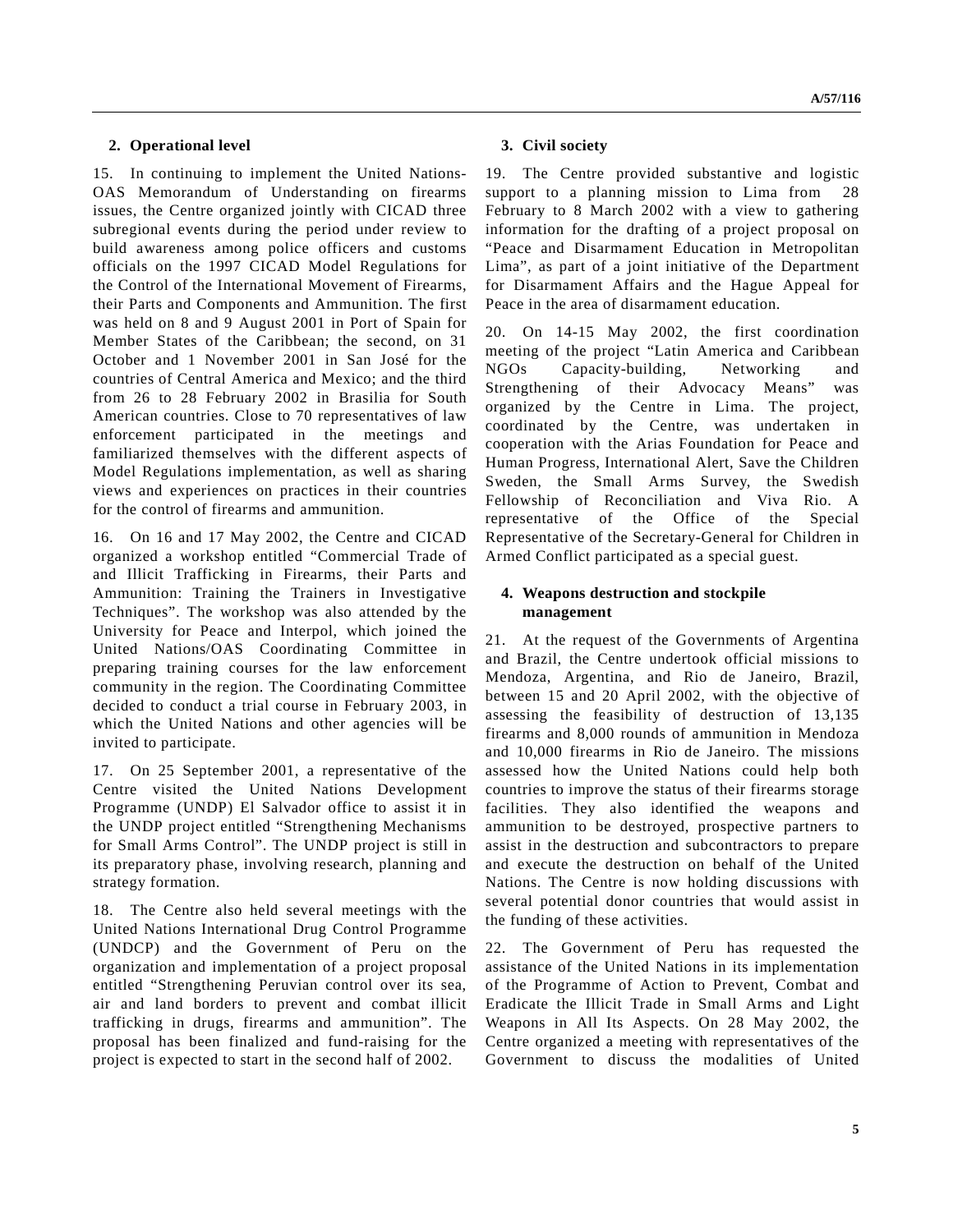Nations involvement to carry out (a) weapons destruction, (b) weapons collection, (c) stockpile management, (d) improvement of software programmes for the registration, possession and transfer of firearms, and (e) training of personnel. The Centre is currently finalizing an assessment report on requirements so as to be able to begin the Peruvian assistance project in the second half of 2002.

## **B. Anti-personnel landmines**

23. The Centre continued to undertake several activities on landmine issues, ranging from the organization of meetings to participation, as observers, in landmine destruction events. On 13 September 2001, a representative from the Centre observed the final destruction of 27,025 anti-personnel landmines in Peru. A total of 310,000 anti-personnel mines were destroyed in six events as a response to the Managua Challenge, which was aimed at the destruction of all landmine stockpiles before the convening of the Third Meeting of States Parties to the Mine-Ban Convention (Managua, September 2001). Representatives of several other organizations and embassies in Peru also attended the events. In addition, the Centre supported Peru in its compliance with the 1997 Mine-Ban Convention, more specifically article 4 on the destruction of stockpiled anti-personnel mines.

24. The Director of the Centre served as Executive Secretary of the Third Meeting of States Parties to the Mine-Ban Convention, held at Managua from 18 to 21 September 2001.

## **C. Conventional weapons**

25. On 23 August 2001, as part of the Inca Space Workshop Series, the Centre organized a workshop entitled "Consultations with Military Attachés of Latin America and the Caribbean on the Disarmament Proposal by Dr. Alejandro Toledo, President of Peru", which was attended by military and political officials accredited in Peru. The workshop addressed issues related to national disarmament initiatives, South American measures for those initiatives, the role of the United Nations and possible short-term and long-term measures. Participants expressed appreciation for the organization of the workshop and called for the continuation of such events, albeit with a larger scope and a greater number of participants.

26. The Centre also provided its good offices to facilitate an informal discussion between Peru and Chile on 6 September 2001 on various arms control and disarmament issues. The Centre, serving as a platform for countries in the region to expand their discussions on security issues, will continue to provide such assistance, upon request.

27. On 14 November 2001, the Centre organized, in cooperation with the International Committee of the Red Cross in Peru, the fifth in its Inca Space Workshop Series, entitled "The Convention of 1980 on Certain Conventional Weapons: Next Review". The objective of the series is to promote discussion and awareness of various subjects relating to peace, disarmament and development in the Latin America and Caribbean region. Ambassadors from countries in the region participated in the event, together with several military officers and members of civil society. The workshop made it possible for the Centre to act as a platform and a catalyst for the debate on issues related to regional security and to foster greater understanding between different sectors of society.

## **D. Nuclear weapons**

28. During the period under review, the Centre officially concluded the project entitled "Parliamentary Information Panel", the aim of which was to promote the signature and ratification of treaties. The project, undertaken in cooperation with the Provisional Technical Secretariat of the Preparatory Commission for the Comprehensive Nuclear-Test-Ban Treaty Organization (CTBTO), was part of a larger programme entitled "Agreements and Norms" addressing issues related to weapons of mass destruction. Future related activities will also cover issues related to the International Atomic Energy Agency (IAEA) and agreements related to other weapons of mass destruction.

29. The Centre provided support to the Regional Seminar on the Protocol Additional to Nuclear Safeguards Agreements, hosted from 4 to 7 December 2001 by IAEA and the Government of Peru, with assistance from the Agency for the Prohibition of Nuclear Weapons in Latin America and the Caribbean (OPANAL). The seminar provided an opportunity to promote the Protocol Additional to Nuclear Safeguards Agreements at the regional level. It also provided a forum for discussions between OPANAL and the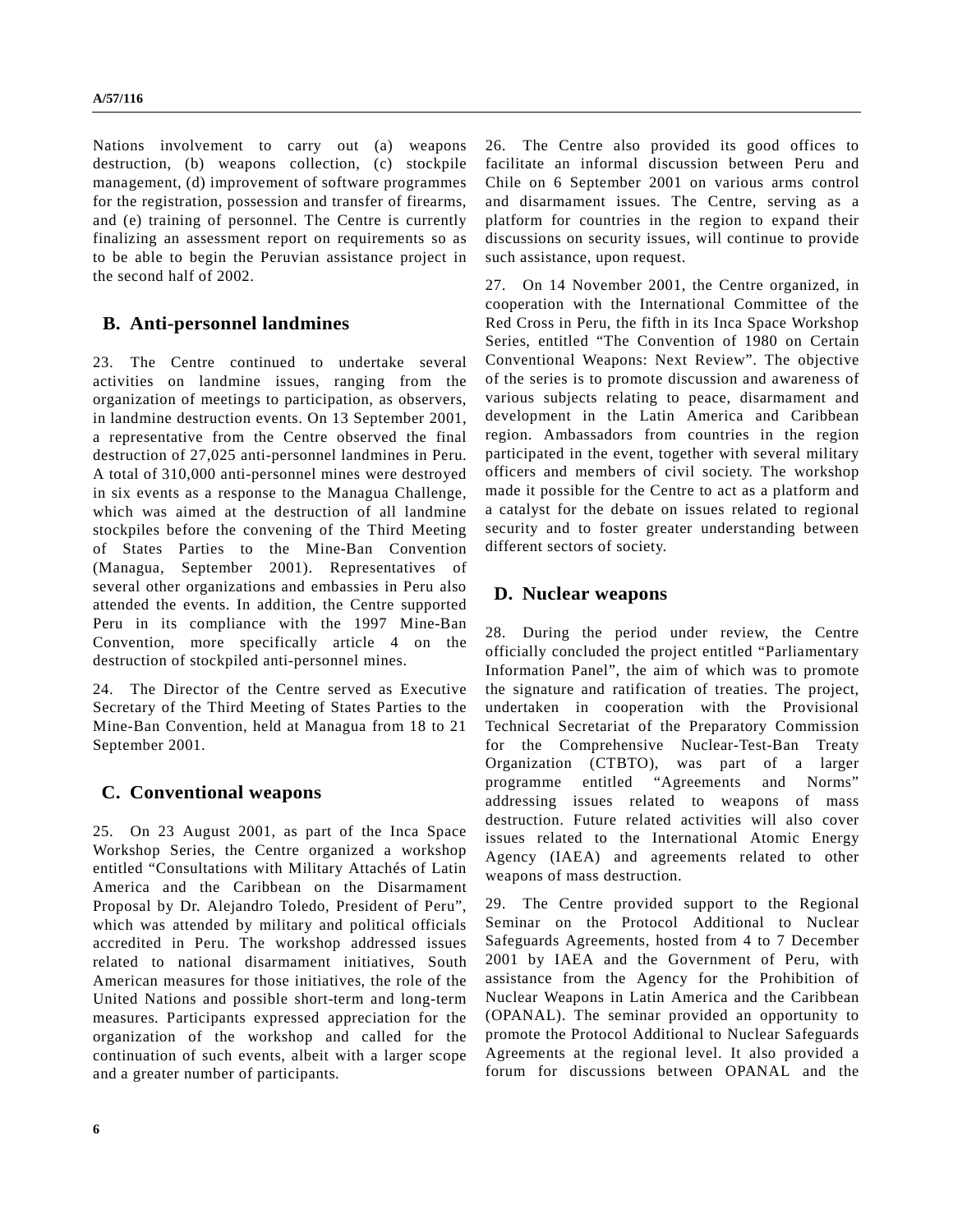Centre, which resulted in the drafting of a Memorandum of Understanding between the two parties to implement OPANAL General Conference resolution CG/Res. 418 (para. 4.1), calling upon its Secretary-General to strengthen cooperation with the United Nations Department for Disarmament Affairs and the Centre.

30. On 14 March 2002, the Centre organized at United Nations Headquarters in New York a regional seminar on "Nuclear Disarmament and Non-Proliferation Issues: Towards the 2005 NPT Review Conference" for members of the Group of Latin American and Caribbean States. The seminar contributed to fostering a debate on issues expected to figure prominently on the agenda of the review process of the Treaty on the Non-Proliferation of Nuclear Weapons.

## **E. Chemical weapons**

31. The Centre participated in a regional seminar on the Chemical Weapons Convention held in St. Ann, Jamaica, from 25 to 28 November 2001, organized by the Organization for the Prohibition of Chemical Weapons. The objective of the seminar was to promote the ratification of the Chemical Weapons Convention to raise awareness of its benefits and obligations. Ten countries of the Latin America and Caribbean region were represented, as well as Canada, the United Kingdom and the United States of America. Participants also included representatives of the Caribbean Community and the United Nations. Several countries that had not yet ratified the Convention noted that the seminar was of great value in gaining a better understanding of the functioning of the Convention and helped to lead them a step closer to ratification.

## **F. Information and public events**

32. The Centre has initiated the two publication series, in English, French and Spanish: *Policy Brief* and *Latin America and Caribbean Regional Perspectives*. So far, four issues of *Policy Brief* have been published, focusing on activities of the Centre in the nuclear and firearms field. Issues of these publications planned for the second half of 2002 will also cover anti-personnel landmines, import/export of conventional weapons and military expenditures, as well as confidence- and security-building measures.

33. In May 2002, the Centre initiated the planning and production of posters, brochures, CD-ROMs and audio-visual material to publicize the various projects under development. Information on each project will be disseminated both in hard copy and electronically via the Internet. The first of these materials was expected to be available in July 2002.

34. Annex II to the present report contains an outline of the planned activities of the Centre for which funding is invited from interested donor countries and organizations.

# **IV. Finance and staffing**

35. In accordance with General Assembly resolution 41/60 J of 3 December 1986, the Centre was established on the basis of existing resources and of voluntary contributions that Member States and interested organizations might make for its support.

36. During the reporting period, voluntary contributions in the amount of US\$ 633,872 were received. In addition, a number of Governments and institutions contributed to the work of the Centre by sharing or absorbing the costs of joint events, personnel and/or material resources. The Secretary-General wishes to express his gratitude to the Governments of Belgium, Colombia, the Netherlands, Norway, Panama and Sweden as well as to the European Union for their generous support, and to the Government of Peru for its substantial contribution to and generous support of the Centre.

37. The Director of the Centre continued to undertake an intensive fund-raising campaign in the period under review. The purpose of this effort was threefold: to report on the utilization of funds and past activities, to learn more about the interest of donor countries in the region, and to seek new contributions. Over 50 countries, institutes and foundations were approached for financial assistance. In total, besides visits to most embassies in Lima, close to 30 Foreign Ministries were contacted in the course of the year.

38. At present, the Centre operates with some administrative support from the UNDP office in Lima. Besides the Director, the Centre includes one Associate Expert from Belgium and two local staff members. However, adequate funding for sustained administrative and operational costs has yet to be found.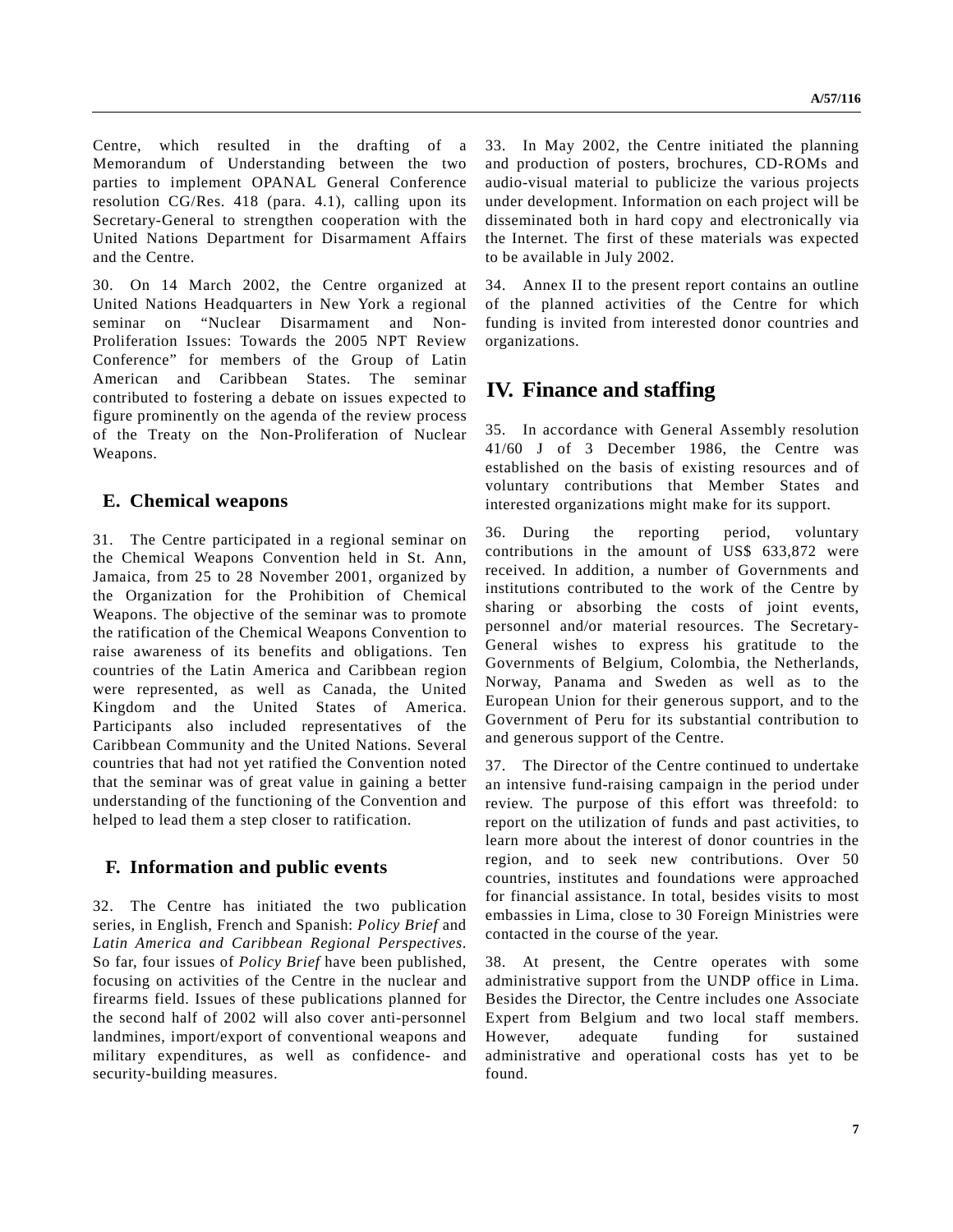39. Contributions to the Centre have increased considerably when compared with the previous reporting period, mostly due to continued intensive fund-raising efforts. In spite of this increase, the financial situation for core funding of the Centre remains precarious, since only the host Government has pledged continuous funding for the Centre. The Secretary-General, therefore, strongly supports and reiterates the appeal made by the General Assembly in its resolution 56/25 E to Member States, in particular the States of the Latin American and Caribbean region, as well as to international, governmental and nongovernmental organizations and to foundations, to make voluntary contributions to the Centre to provide the adequate core funding it needs for operational costs and to enable it to strengthen and implement its programme of activities.

# **V. Conclusions and observations**

40. **The Centre has continued to act as a facilitator for the implementation of regional initiatives in the period under review. The Centre has further stimulated regional security debates, provided members of parliaments with more in-depth information on firearms matters, as well as promoted the dissemination of information on security issues among diplomats, the military, NGOs and civil society. The Centre has also intensified its contribution to the coordination of United Nations efforts towards peace and security in the region and, as a means of avoiding duplication of efforts, has continued to explore the possibility of signing Memoranda of Understanding with subregional and regional organizations, as well as NGOs.**

41. **The Centre initiated a new level of activity in the firearms area, notably by preparing training courses for the law enforcement community, weapons and ammunition destruction and the improvement of firearms and ammunition storage facilities. It has continued to enhance the role of the Organization as a regional catalyst for activities on peace and disarmament, and has acted as a politically neutral platform for debates on security and development issues. It has continued to demonstrate, through an ever expanding programme of activities, its own capacity as a focal point for peace, disarmament and development** **issues for Governments, non-governmental and regional organizations, and the diverse sectors of civil society in the region.**

42. **The Secretary-General counts on the continued and increasing support and cooperation of Member States and organizations to ensure the effective functioning of the Centre.**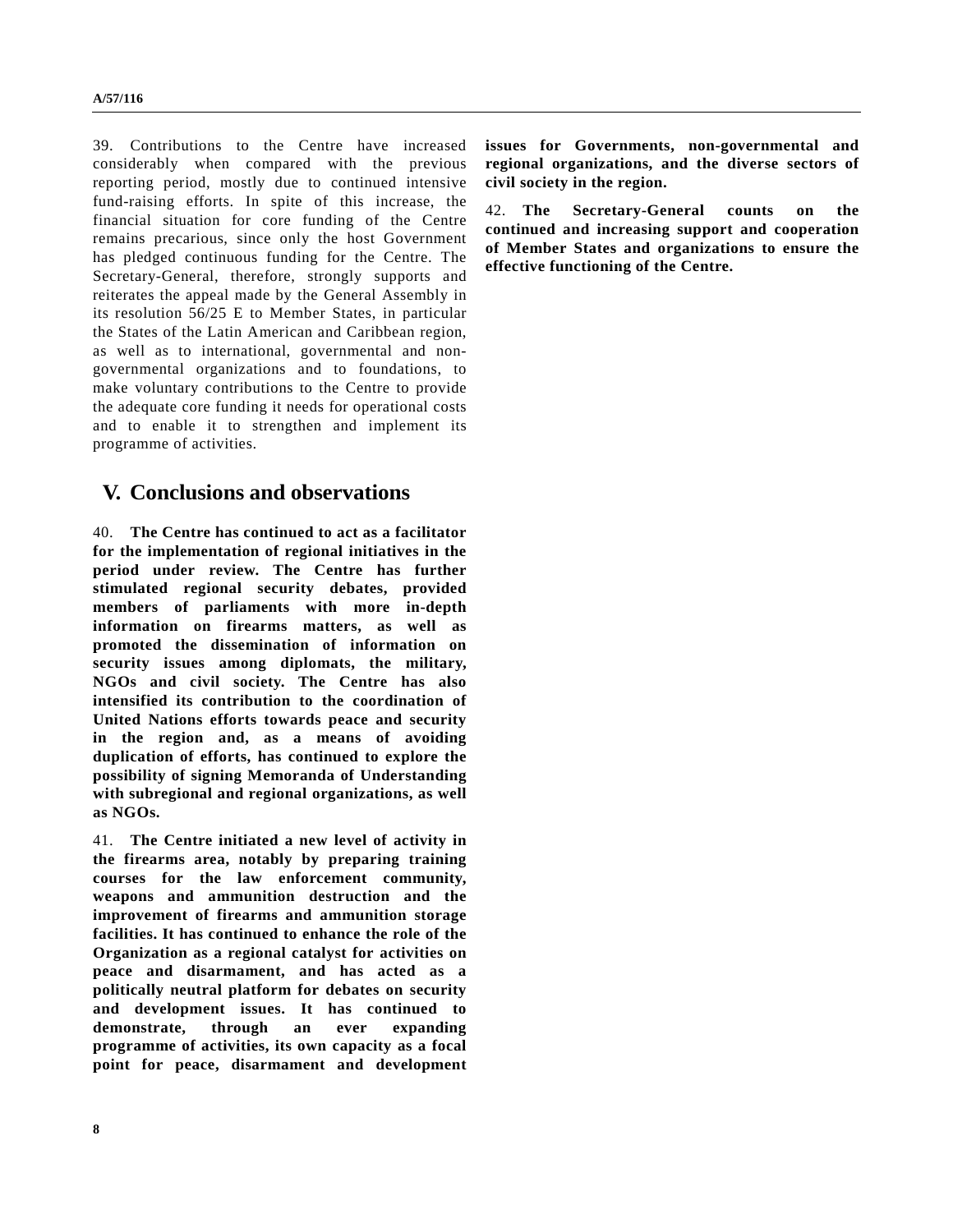# **Annex I**

# **Status of the Trust Fund for the United Nations Regional Centre for Peace, Disarmament and Development in Latin America and the Caribbean covering the biennium 2000-2001**

|    |                                             | United States dollars |
|----|---------------------------------------------|-----------------------|
| L. | Fund balance, 31 December 1999              | 132 678               |
|    | II. Income, 1 January 2000-31 December 2001 |                       |
|    | Voluntary contributions <sup>a</sup>        | 343 302               |
|    | Interest income                             | 15 4 68               |
|    | Miscellaneous income                        | 454                   |
|    | <b>Subtotal</b>                             | 359 224               |
|    | III. Expenditures                           |                       |
|    | 1 January 2000-31 December 2001             | 354 595               |
|    | Prior period adjustments                    |                       |
|    | <b>Subtotal</b>                             | 354 595               |
|    | IV. Fund balance, 31 December 2001          | 137 307               |

Note: Information is based on the financial statement for the period from 1 January 2000 to 31 December 2001. During the period from 1 January to 30 June 2002, additional contributions totalling \$455,400 were received from Belgium (\$10,667), the European Commission (\$276,748), Panama (\$1,000), Peru (\$30,000) and Sweden/SWEFOR (\$136,985).

<sup>a</sup> 2000: Austria (\$10,000), Chile (\$10,000), Mexico (\$2,500), Netherlands (\$19,785), Panama (\$3,000), Peru (\$30,000), Sweden (\$20,000) and Switzerland (\$28,565). 2001: Austria (\$10,000), Colombia (\$1,000), Netherlands (\$146,317), Norway (\$21,110), Panama (\$1,000), Peru (\$30,000), Sweden (\$10,000) and Switzerland (\$25).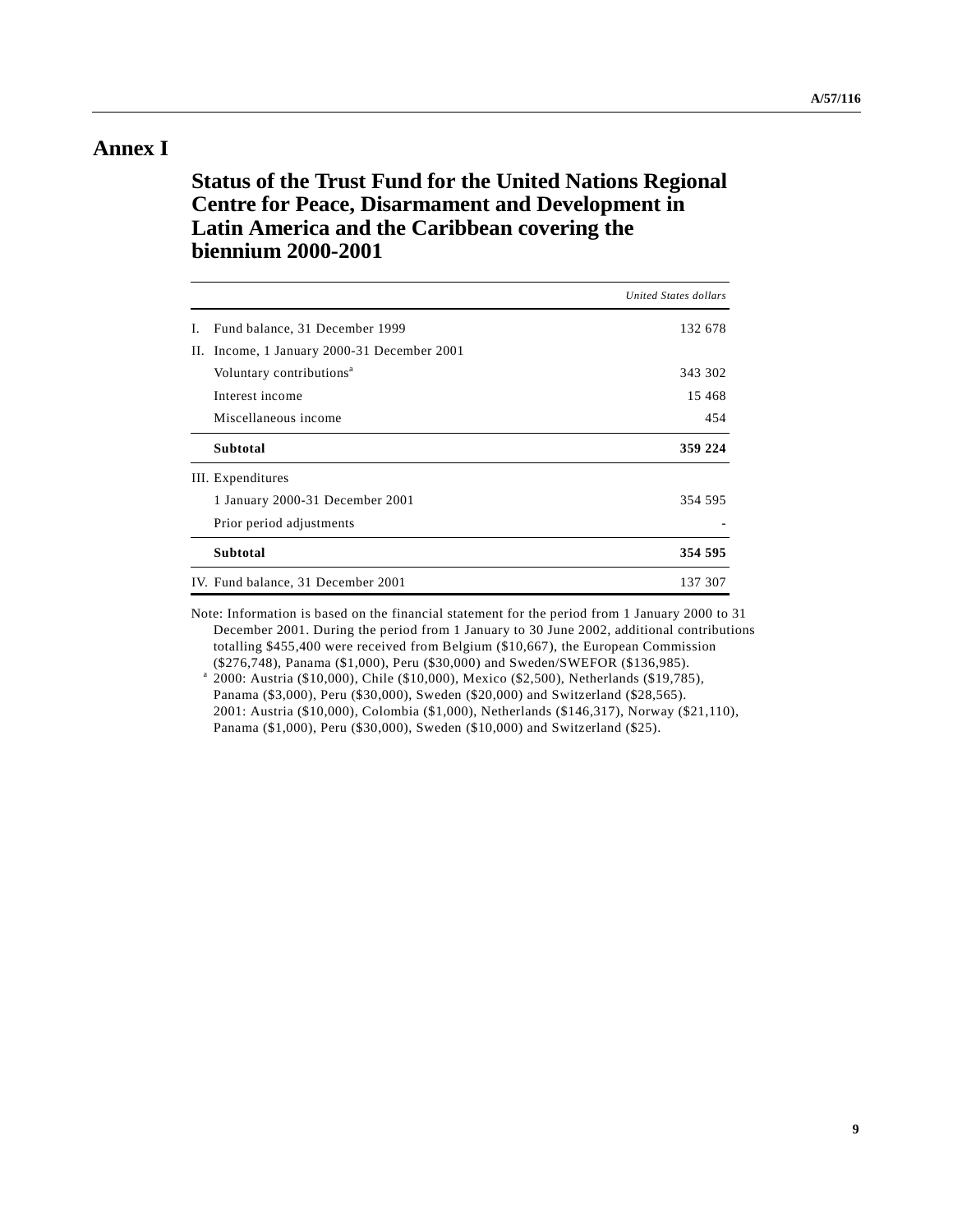# **Annex II**

# **Planned activities of the Centre for which funding is sought**

### **Project I**

#### *Title of project*

Regional workshop to Follow up on the Implementation of the Programme of Action to Prevent, Combat and Eradicate the Illicit Trade in Small Arms and Light Weapons in All Its Aspects, adopted at the United Nations Conference on the Illicit Trade in Small Arms and Light Weapons in All Its Aspects

#### *Purpose*

To facilitate States of the Latin America and Caribbean region jointly assessing the status of implementation of the Programme of Action in the region; to identify new coordination and cooperation opportunities, as well as to propose solutions to problems that might hamper the work undertaken either individually or jointly.

#### *Location*

University for Peace, San José

#### *Duration*

3 days

#### *Number of participants*

33 countries of the region: Antigua and Barbuda, Argentina, Bahamas, Barbados, Belize, Bolivia, Brazil, Chile, Colombia, Costa Rica, Cuba, Dominica, Dominican Republic, Ecuador, El Salvador, Grenada, Guatemala, Guyana, Haiti, Honduras, Jamaica, Mexico, Nicaragua, Panama, Paraguay, Peru, Saint Kitts and Nevis, Saint Lucia, Saint Vincent and the Grenadines, Suriname, Trinidad and Tobago, Uruguay and Venezuela

| Cost estimates                               | SUS     |
|----------------------------------------------|---------|
| Travel of participants (33)                  | 67 000  |
| Travel of experts (12)                       | 25 000  |
| Travel of staff (3)                          | 7 0 0 0 |
| Interpretation (English, Spanish and French) | 6 9 0 0 |
| Conference documentation                     | 2 600   |
| Total                                        | 108 500 |

### **Project II**

### *Title of project*

Latin America and Caribbean Conference to Promote the Relationship between Disarmament and Development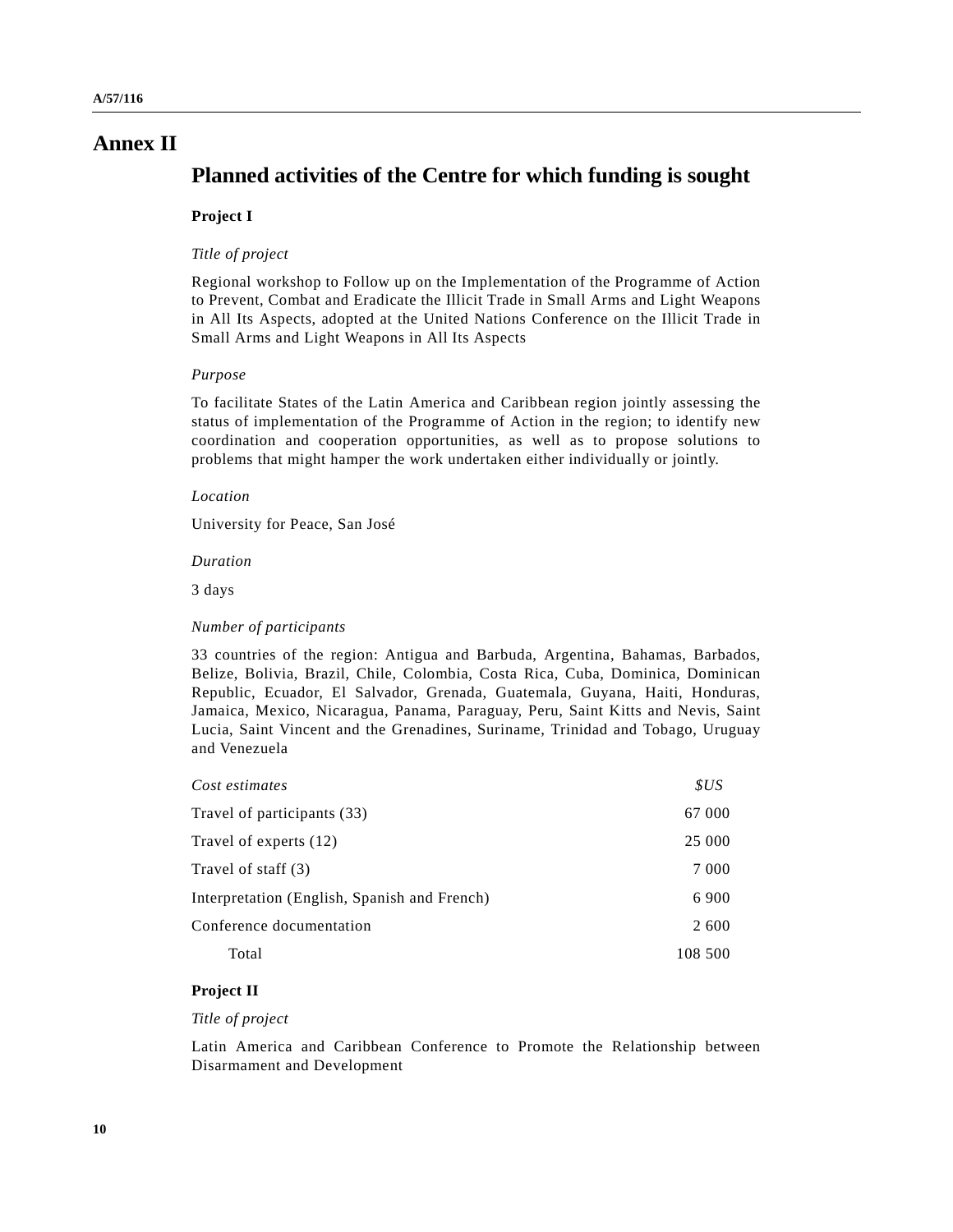#### *Purpose*

To provide a forum for promoting, at the regional level, the principles and decisions adopted at the 1987 International Conference on the Relationship between Disarmament and Development; to assess the different activities organized in the region on the matter and provide information that could enhance the work on disarmament and development; and to assess new approaches to address the relationship between disarmament and development and adapt them to the current reality of post-cold-war relations and globalization

#### *Location*

Port-au-Prince

*Duration*

3 days

#### *Number of participants*

33 countries of the region: Antigua and Barbuda, Argentina, Bahamas, Barbados, Belize, Bolivia, Brazil, Chile, Colombia, Costa Rica, Cuba, Dominica, Dominican Republic, Ecuador, El Salvador, Grenada, Guatemala, Guyana, Haiti, Honduras, Jamaica, Mexico, Nicaragua, Panama, Paraguay, Peru, Saint Kitts and Nevis, Saint Lucia, Saint Vincent and the Grenadines, Suriname, Trinidad and Tobago, Uruguay and Venezuela

| Cost estimates                               | SUS     |
|----------------------------------------------|---------|
| Travel of participants (33)                  | 71 700  |
| Travel of experts (12)                       | 27 000  |
| Travel of staff (3)                          | 7600    |
| Interpretation (English, Spanish and French) | 6 9 0 0 |
| Conference documentation                     | 2 600   |
| Total                                        | 115 800 |

#### **Project III**

#### *Title of project*

Seminar on the Strengthening of Latin America and Caribbean Security and the Improvement of Coordination and Cooperation between the United Nations and the Organization of American States (OAS)

#### *Purpose*

To assess areas of coordination and cooperation between the United Nations and OAS on all issues that could strengthen regional security, particularly as OAS reviews different aspects of regional security and redefines the concept and methodology of hemispheric security for the next 10 to 15 years; to provide an opportunity to mutually reinforce efforts, projects, programmes and measures to deal with illicit trafficking in drugs and firearms, terrorism, landmine issues and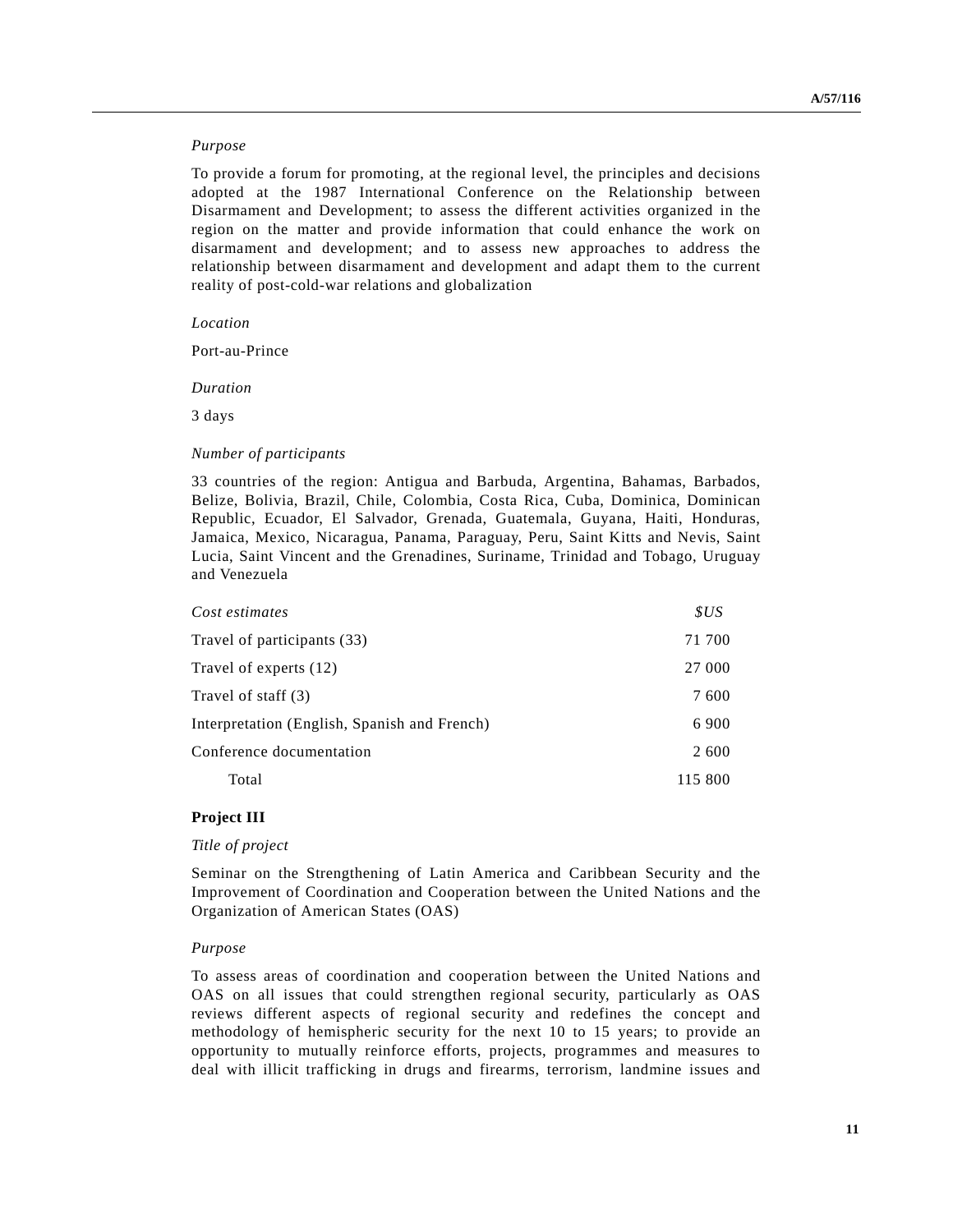related issues; and to identify synergies between the work of the two organizations with a view to promoting greater coordination and cooperation between them on matters related to peace and disarmament

#### *Location*

University for Peace, San José

#### *Duration*

3 days

### *Number of participants*

33 countries of the region: Antigua and Barbuda, Argentina, Bahamas, Barbados, Belize, Bolivia, Brazil, Chile, Colombia, Costa Rica, Cuba, Dominica, Dominican Republic, Ecuador, El Salvador, Grenada, Guatemala, Guyana, Haiti, Honduras, Jamaica, Mexico, Nicaragua, Panama, Paraguay, Peru, Saint Kitts and Nevis, Saint Lucia, Saint Vincent and the Grenadines, Suriname, Trinidad and Tobago, Uruguay and Venezuela

| Cost estimates                               | SUS     |
|----------------------------------------------|---------|
| Travel of participants (33)                  | 67 000  |
| Travel of experts (12)                       | 25 000  |
| Travel of staff (3)                          | 7 0 0 0 |
| Interpretation (English, Spanish and French) | 6 9 0 0 |
| Conference documentation                     |         |
| Total                                        | 108 500 |

#### **Project IV**

#### *Title of project*

Regional Workshop to Follow up on the Implementation of the Mine-Ban Convention

#### *Purpose*

To facilitate States of Latin America and the Caribbean jointly assessing the status of implementation of the Mine-Ban Convention in the region; to identify new coordination and cooperation opportunities; and to propose solutions to any problems that might hamper the work undertaken either individually or jointly

*Location*

Tegucigalpa

*Duration*

3 days